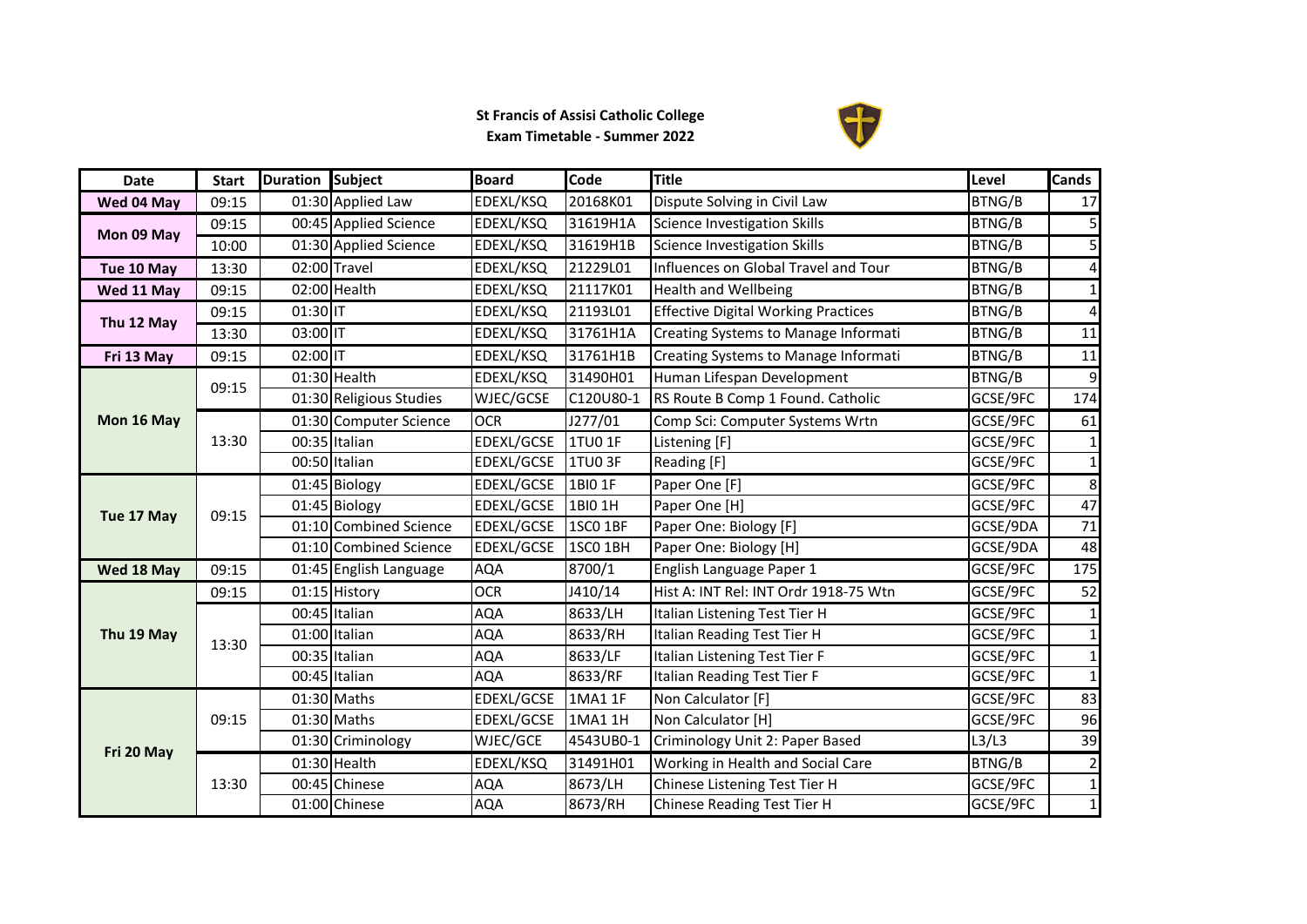| <b>Date</b> | <b>Start</b> | Duration Subject |                              | <b>Board</b>     | Code               | <b>Title</b>                          | Level    | <b>Cands</b> |
|-------------|--------------|------------------|------------------------------|------------------|--------------------|---------------------------------------|----------|--------------|
|             |              |                  | $\overline{01:}00$ Geography | <b>OCR</b>       | J384/01            | Geography B: Our Natural World-Wrt    | GCSE/9FC | 45           |
| Mon 23 May  | 09:15        |                  | 02:30 Sociology              | WJEC/GCE         | A200U10-1          | Sociology Component 1 Socialisation   | GCE/A    | 18           |
|             |              |                  | 02:00 Psychology             | AQA              | 7182/1             | Psychology ADV Paper 1                | GCE/A    | 43           |
|             |              |                  | 00:35 French                 | AQA              | 8658/LF            | French Listening Test Tier F          | GCSE/9FC | 12           |
|             | 09:15        |                  | 00:45 French                 | <b>AQA</b>       | 8658/RF            | French Reading Test Tier F            | GCSE/9FC | 12           |
| Tue 24 May  |              |                  | 00:45 French                 | <b>AQA</b>       | 8658/LH            | French Listening Test Tier H          | GCSE/9FC | 17           |
|             |              |                  | 01:00 French                 | AQA              | 8658/RH            | French Reading Test Tier H            | GCSE/9FC | 17           |
|             |              |                  | 00:40 Applied Science        | EDEXL/KSQ        | 31617H1B           | Biology                               | BTNG/B   | 3            |
|             | 13:30        |                  | 01:45 Physical Education     | EDEXL/GCSE       | 1PE0 01            | <b>Fitness and Body Systems</b>       | GCSE/9FC | 47           |
|             |              |                  | 00:40 Applied Science        | EDEXL/KSQ        | 31617H1C           | Chemistry                             | BTNG/B   |              |
|             | 09:15        |                  | 00:50 English Literature     | <b>AQA</b>       | 8702/1P            | Eng Lit Paper 1-Poetry Anthology      | GCSE/9FC | 174          |
|             |              |                  | 00:50 English Literature     | AQA              | 8702/1M            | Eng Lit Paper 1-Modern Prose/Drama    | GCSE/9FC | 174          |
| Wed 25 May  |              |                  | 01:30 Media Studies          | AQA              | 8572/1             | Media Studies Paper 1                 | GCSE/9FC | 25           |
|             | 13:30        |                  | 02:00 Business               | <b>EDEXL/GCE</b> | 9BS001             | Market People & Global BU             | GCE/A    | 22           |
|             |              |                  | 01:30 Maths                  | EDEXL/GCE        | 9FM001             | Core Pure Maths.1                     | GCE/A    | 2            |
|             |              |                  | 00:40 Applied Science        | EDEXL/KSQ        | 31617H1P           | Physics                               | BTNG/B   | 3            |
|             |              |                  | 00:35 Spanish                | <b>AQA</b>       | 8698/LF            | Spanish Listening Test Tier F         | GCSE/9FC |              |
|             | 09:15        |                  | 00:45 Spanish                | AQA              | 8698/RF            | Spanish Reading Test Tier F           | GCSE/9FC |              |
|             |              |                  | 02:30 History                | <b>OCR</b>       | Y316/01            | Hist A: Britn & Irlnd 1791-1921 Wrtn  | GCE/B    | 23           |
| Thu 26 May  | 13:30        |                  | 01:30 Music                  | EDEXL/GCE        | 9MT003             | <b>Listening and Analysing</b>        | GCE/A    |              |
|             |              |                  | 02:30 Physical Education     | EDEXL/GCE        | 9PE0 01            | <b>Scientific Principles</b>          | GCE/A    | 13           |
|             |              |                  | 02:15 Physics                | <b>OCR</b>       | H556/01            | Physics A: Modelling Physics Wtn      | GCE/A    | 5            |
|             |              |                  | 01:30 Religious Studies      | WJEC/GCSE        | C120U90-1          | RS Route B Comp 2 Applied Catholic    | GCSE/9FC | 174          |
|             |              |                  | 02:00 Media Studies          | <b>AQA</b>       | 7572/1             | Media Studies ADV Paper 1             | GCE/A    | 6            |
|             |              |                  | 02:30 Geography              | <b>AQA</b>       | 7037/1             | Geography ADV Paper 1                 | GCE/A    | 9            |
|             | 09:15        |                  | 01:45 Chemistry              | EDEXL/GCSE       | 1CHO 1F            | Paper One [F]                         | GCSE/9FC | 12           |
| Fri 27 May  |              |                  | 01:45 Chemistry              | EDEXL/GCSE       | 1CHO <sub>1H</sub> | Paper One [H]                         | GCSE/9FC | 44           |
|             |              |                  | 01:10 Combined Science       | EDEXL/GCSE       | 1SCO 1CF           | Paper Two: Chemistry [F]              | GCSE/9DA | 71           |
|             |              |                  | 01:10 Combined Science       | EDEXL/GCSE       | 1SCO 1CH           | Paper Two: Chemistry [H]              | GCSE/9DA | 48           |
|             | 13:30        |                  | 01:30 Computer Science       | <b>OCR</b>       | J277/02            | Comp Sci: Comp Thnk Algrthm Prgrm Wtn | GCSE/9FC | 61           |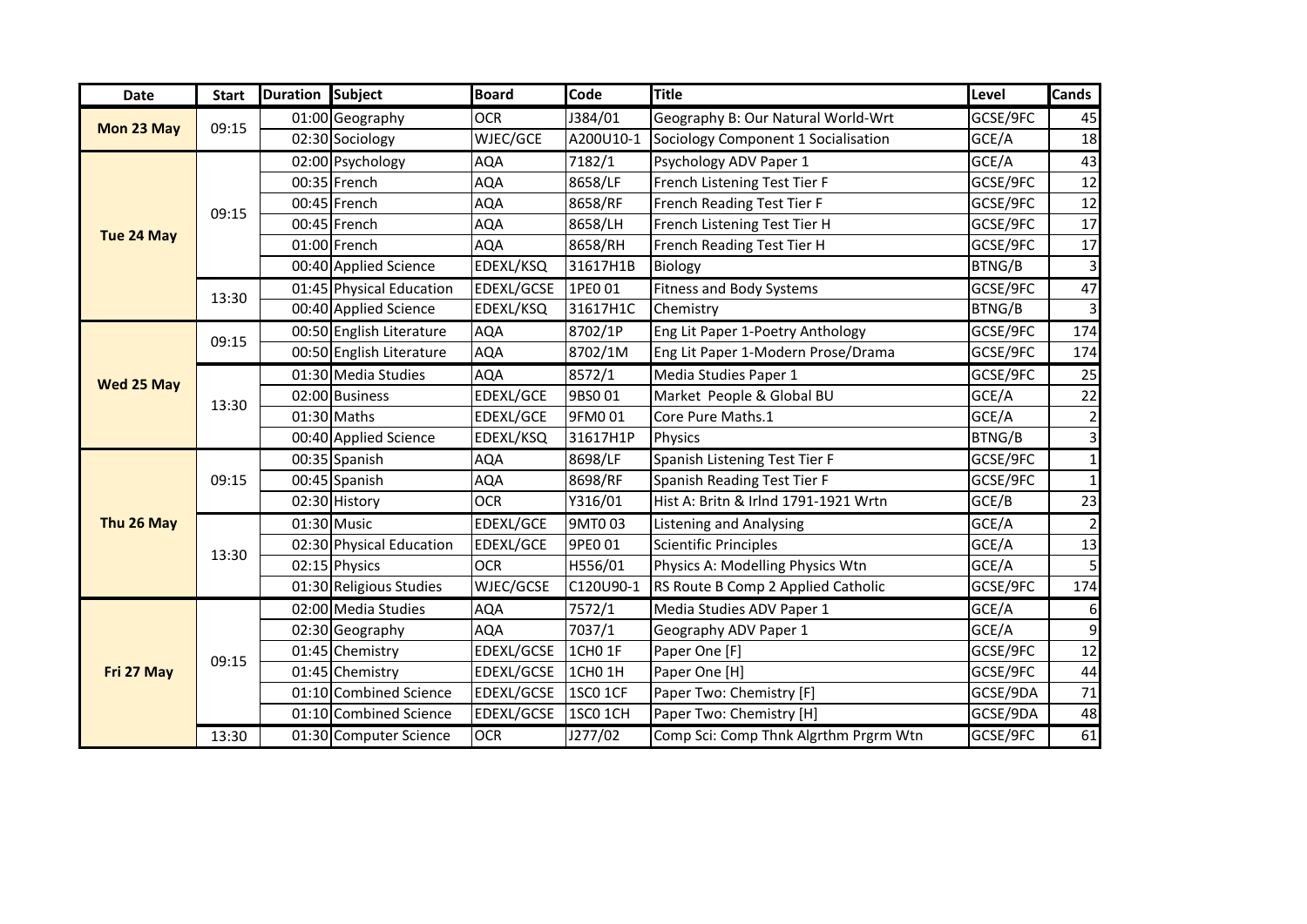| Date       | <b>Start</b> | Duration Subject |                          | <b>Board</b>     | Code      | <b>Title</b>                               | Level    | <b>Cands</b>            |
|------------|--------------|------------------|--------------------------|------------------|-----------|--------------------------------------------|----------|-------------------------|
| Mon 06 Jun | 09:15        |                  | 01:20 Chinese            | AQA              | 8673/WH   | Chinese Writing Test Tier H                | GCSE/9FC |                         |
|            | 13:30        |                  | 01:20 Italian            | EDEXL/GCSE       | 1TU04F    | Writing [F]                                | GCSE/9FC | 1                       |
| Tue 07 Jun |              |                  | 02:30 English Literature | <b>AQA</b>       | 7717/1A   | English Literature B ADV Paper 1A          | GCE/A    | 14                      |
|            | 09:15        |                  | 01:30 Maths              | EDEXL/GCSE       | 1MA1 2F   | Calculator [F]                             | GCSE/9FC | 83                      |
|            |              |                  | 01:30 Maths              | EDEXL/GCSE       | 1MA1 2H   | Calculator [H]                             | GCSE/9FC | 96                      |
|            |              |                  | 02:30 Spanish            | <b>AQA</b>       | 7692/1    | Spanish ADV Pap 1 List Read & Writ         | GCE/A    | $\mathbf{1}$            |
|            |              |                  | 02:00 Maths              | EDEXL/GCE        | 9MA0 01   | <b>Pure Mathematics 1</b>                  | GCE/A    | 9                       |
|            | 13:30        |                  | 01:00 Geography          | <b>OCR</b>       | J384/02   | Geography B: People and Society-Wrt        | GCSE/9FC | 45                      |
|            |              |                  | 01:45 Sociology          | WJEC/GCE         | A200U20-1 | Sociology COMPONENT2 Methods Enquiry       | GCE/A    | 18                      |
|            | 09:15        |                  | 02:00 Psychology         | AQA              | 7182/2    | Psychology ADV Paper 2                     | GCE/A    | 43                      |
|            |              |                  | 01:45 English Literature | <b>AQA</b>       | 8702/2    | Eng Lit Paper 2                            | GCSE/9FC | 174                     |
| Wed 08 Jun |              |                  | 02:00 Media Studies      | AQA              | 7572/2    | Media Studies ADV Paper 2                  | GCE/A    | 6                       |
|            | 13:30        |                  | 02:30 Geography          | AQA              | 7037/2    | Geography ADV Paper 2                      | GCE/A    | 9                       |
|            |              |                  | 01:30 Maths              | <b>EDEXL/GCE</b> | 9FM002    | Core Pure Maths.2                          | GCE/A    | $\overline{2}$          |
|            |              |                  | 01:00 Religious Studies  | WJEC/GCSE        | C120U60-1 | RS Component 3 Judaism                     | GCSE/9FC | 174                     |
|            | 09:15        |                  | 02:00 Business           | EDEXL/GCE        | 9BS002    | Activs Decision & Strats.                  | GCE/A    | 22                      |
|            |              |                  | 01:00 History            | <b>OCR</b>       | J410/07   | Hist A: the Usa 1945-1974 Wrtn             | GCSE/9FC | 52                      |
|            |              |                  | 01:30 Criminology        | WJEC/GCE         | 4543UD0-1 | Criminology Unit 4: Paper Based            | L3/L3    | 30                      |
|            | 13:30        |                  | 01:45 Physics            | EDEXL/GCSE       | 1PH0 1F   | Paper One [F]                              | GCSE/9FC | 9                       |
| Thu 09 Jun |              |                  | 01:45 Physics            | EDEXL/GCSE       | 1PH0 1H   | Paper One [H]                              | GCSE/9FC | 47                      |
|            |              |                  | 01:10 Combined Science   | EDEXL/GCSE       | 1SCO 1PF  | Paper Three: Physics [F]                   | GCSE/9DA | 71                      |
|            |              |                  | 01:10 Combined Science   | EDEXL/GCSE       | 1SCO 1PH  | Paper Three: Physics [H]                   | GCSE/9DA | 48                      |
|            |              |                  | 01:30 Design Technology  | <b>OCR</b>       | H406/01   | D & T: Prncpls of Product Design Wrtn      | GCE/A    | 12                      |
|            |              |                  | 02:15 Biology            | <b>OCR</b>       | H420/01   | <b>Biology A: Biological Processes Wtn</b> | GCE/A    | 25                      |
|            | 09:15        |                  | 01:45 English Language   | <b>AQA</b>       | 8700/2    | English Language Paper 2                   | GCSE/9FC | 175                     |
| Fri 10 Jun |              |                  | $02:15$ Music            | EDEXL/GCE        | 9MT004    | <b>Producing and Analysing</b>             | GCE/A    | $\overline{\mathbf{c}}$ |
|            |              |                  | 00:00 Music              | <b>EDEXL/GCE</b> | 9MT041    | <b>Written Paper</b>                       | GCE/A    | $\overline{2}$          |
|            |              |                  | 02:00 Physical Education | EDEXL/GCE        | 9PE0 02   | Psyc. & Social Principles                  | GCE/A    | 13                      |
|            |              |                  | 01:30 History            | <b>OCR</b>       | Y108/01   | Hist A: Early Strt Orgns Cvl War Wtn       | GCE/B    | $\overline{23}$         |
|            | 13:30        |                  | 01:15 Physical Education | EDEXL/GCSE       | 1PE0 02   | <b>Health and Performance</b>              | GCSE/9FC | 47                      |
|            |              |                  | 02:15 Physics            | <b>OCR</b>       | H556/02   | Physics A: Exploring Physics Wtn           | GCE/A    | 5                       |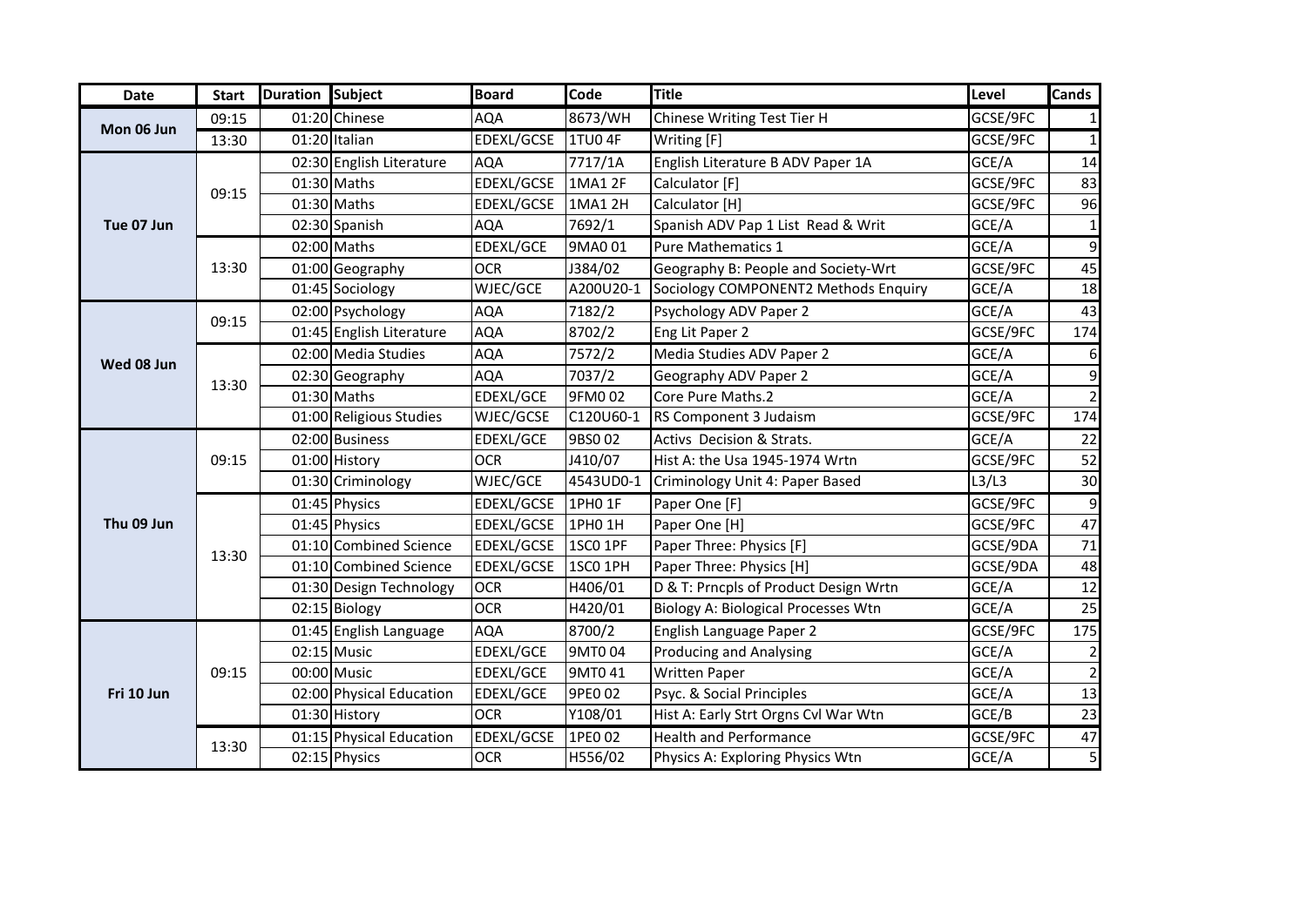| <b>Date</b> | <b>Start</b> | Duration Subject |                         | <b>Board</b> | Code                | <b>Title</b>                          | Level    | <b>Cands</b> |
|-------------|--------------|------------------|-------------------------|--------------|---------------------|---------------------------------------|----------|--------------|
| Mon 13 Jun  |              |                  | 02:30 French            | <b>AQA</b>   | 7652/1              | French ADV Paper 1 List Read & Writ   | GCE/A    | 6            |
|             |              |                  | 01:30 Maths             | EDEXL/GCSE   | 1MA1 3F             | Calculator [F]                        | GCSE/9FC | 83           |
|             | 09:15        |                  | 01:30 Maths             | EDEXL/GCSE   | 1MA1 3H             | Calculator [H]                        | GCSE/9FC | 96           |
|             |              |                  | 02:15 Chemistry         | <b>OCR</b>   | H432/01             | Chem A: Prdc Tble Elmnt Phy Chm Wtn   | GCE/A    | 10           |
|             |              |                  | 02:30 Sociology         | WJEC/GCE     | A200U30-1           | Sociology Component 3 Power & Strat   | GCE/A    | 18           |
|             | 13:30        |                  | 02:30 Computer Science  | <b>OCR</b>   | H446/01             | Comp Sci: Computer Systems Wrtn       | GCE/A    | 11           |
|             | 09:15        |                  | 01:30 Geography         | <b>OCR</b>   | J384/03             | Geography B: Gegrphcal Explrtn-Wrt    | GCSE/9FC | 45           |
|             |              |                  | 01:30 Media Studies     | <b>AQA</b>   | 8572/2              | Media Studies Paper 2                 | GCSE/9FC | 25           |
| Tue 14 Jun  | 13:30        |                  | 02:00 Maths             | EDEXL/GCE    | 9MA0 02             | Pure Mathematics 2                    | GCE/A    | 9            |
|             |              |                  | 01:20 Italian           | <b>AQA</b>   | 8633/WH             | Italian Writing Test Tier H           | GCSE/9FC |              |
|             |              |                  | 01:05 Italian           | <b>AQA</b>   | 8633/WF             | Italian Writing Test Tier F           | GCSE/9FC |              |
|             | 09:15        |                  | 01:45 Biology           | EDEXL/GCSE   | 1BIO 2F             | Paper Two [F]                         | GCSE/9FC | 8            |
|             |              |                  | 01:45 Biology           | EDEXL/GCSE   | 1BIO 2H             | Paper Two [H]                         | GCSE/9FC | 47           |
| Wed 15 Jun  |              |                  | 01:10 Combined Science  | EDEXL/GCSE   | 1SCO 2BF            | Paper Four: Biology [F]               | GCSE/9DA | 71           |
|             |              |                  | 01:10 Combined Science  | EDEXL/GCSE   | 1SCO <sub>2BH</sub> | Paper Four: Biology [H]               | GCSE/9DA | 48           |
|             | 13:30        |                  | 02:00 Design Technology | <b>OCR</b>   | J310/01             | D & T: Prncpls of Dsgn & Tchnlgy-Wrtn | GCSE/9FC | 86           |
|             | 09:15        |                  | 02:00 Psychology        | <b>AQA</b>   | 7182/3              | Psychology ADV Paper 3                | GCE/A    | 43           |
|             |              |                  | 01:00 History           | <b>OCR</b>   | J410/10             | Hist A: War & British Society Wrtn    | GCSE/9FC | 52           |
| Thu 16 Jun  |              |                  | 01:30 Physics           | <b>OCR</b>   | H556/03             | Physics A: Unified Physics Wtn        | GCE/A    | 5            |
|             | 13:30        |                  | $01:05$ French          | <b>AQA</b>   | 8658/WF             | French Writing Test Tier F            | GCSE/9FC | 12           |
|             |              |                  | 01:20 French            | <b>AQA</b>   | 8658/WH             | French Writing Test Tier H            | GCSE/9FC | 17           |
|             |              |                  | 02:00 Business          | EDEXL/GCE    | 9BS003              | <b>Investigating Business</b>         | GCE/A    | 22           |
|             |              |                  | $01:05$ Spanish         | <b>AQA</b>   | 8698/WF             | Spanish Writing Test Tier F           | GCSE/9FC |              |
|             | 09:15        |                  | 02:15 Biology           | <b>OCR</b>   | H420/02             | Biology A: Biological Diversity Wtn   | GCE/A    | 25           |
| Fri 17 Jun  |              |                  | 02:00 Spanish           | <b>AQA</b>   | 7692/2              | Spanish ADV Paper 2 Writing           | GCE/A    |              |
|             | 13:30        |                  | 00:45 Polish            | <b>AQA</b>   | 8688/LH             | Polish Listening Test Tier H          | GCSE/9FC | 4            |
|             |              |                  | 01:00 Polish            | <b>AQA</b>   | 8688/RH             | Polish Reading Test Tier H            | GCSE/9FC | 4            |